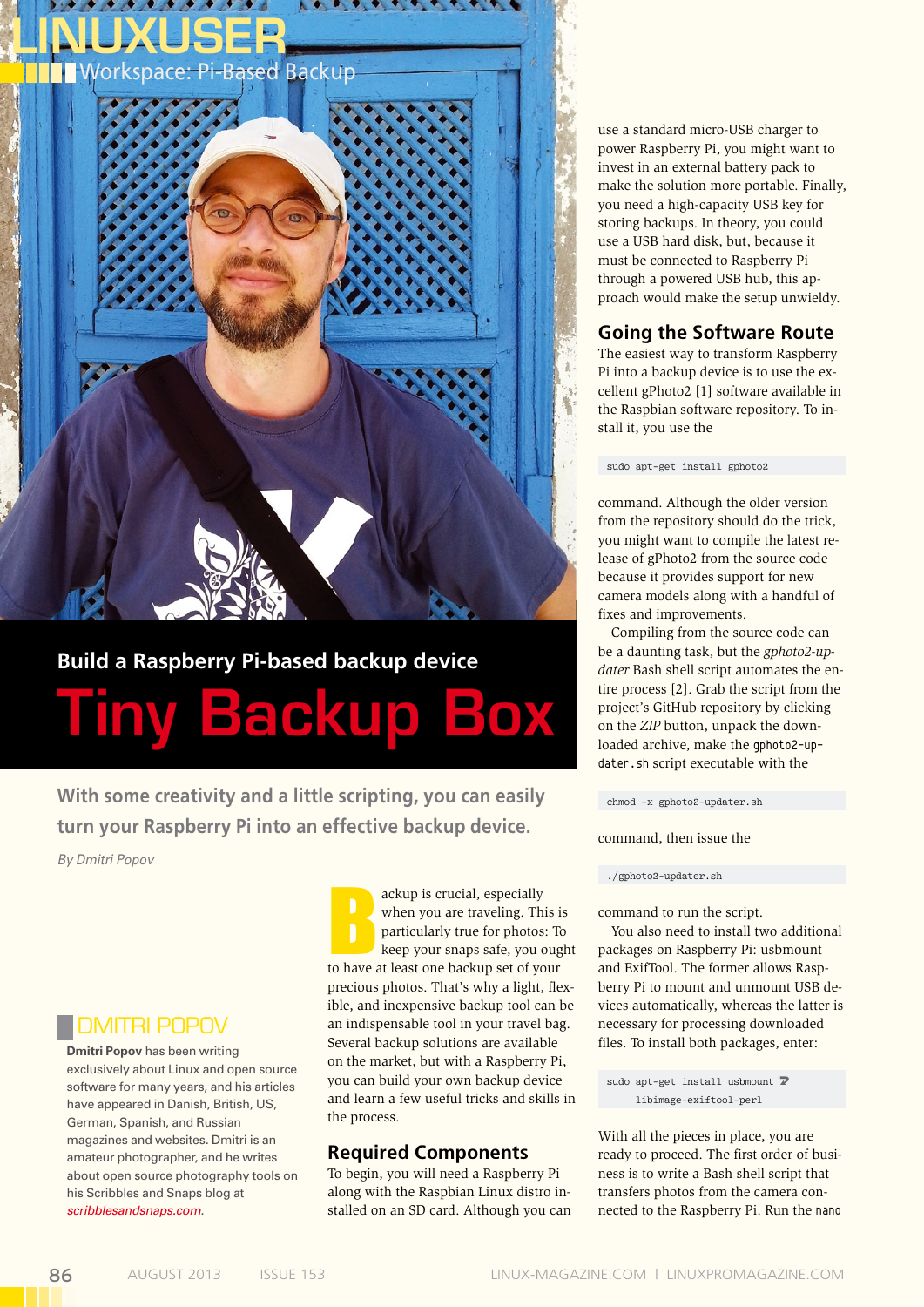get‑all‑files.sh command to create an empty file and open it in the nano text editor, then enter the following code:

mkdir "`date ‑‑iso‑8601`" && cd \$\_ gphoto2 ‑‑get‑all‑files exiftool -r -d %Y%m%d-%H%M%S.%%e "-FileName<DateTimeOriginal" .

The script is not particularly complicated. First it creates a directory using the current date in the ISO format as its name and then switches to the created folder. The script then pulls photos from the camera with the gphoto2 --get-all-files command and uses ExifTool to rename them on the basis of date and time info from Exif metadata.

Save the script and make it executable with chmod +x qet-all-files.sh. Next, connect the camera to Raspberry Pi, turn the camera on, and run the script with the command ./qet-all-files.sh to transfer photos.

Although this simple script does the job, it's far from ready. To run the script, you must be able to control Raspberry Pi either directly or via an SSH connection. Ideally, it should kick in automatically as soon as it detects the connected camera. To make this happen, you need to add code that constantly checks for the camera and transfers photos as soon as it detects it:

```
DEVICE=$(gphoto2 --auto-detect | grep usb | cut -b 36-42 | sed 's/,/\//')
while [ -z ${DEVICE} ]
         do
         sleep 1
        DEVICE=*(gphoto2 --auto-detect \mid grep usb \mid cut -b 36-42 \mid sed 's/,\sqrt{\}/')done
```
By default, the script performs backup in the current working path (i.e., on the SD card). If you prefer to use a USB key as a backup destination, you need to tweak the script so it switches to the appropriate mountpoint. This is where the usbmount tool comes into the picture: It automatically mounts a connected USB device (in this case, the USB key) at the first available /media/usb mountpoint.

If the USB key is the only storage device connected to Raspberry Pi, usbmount mounts it at the /media/usb0 point, so you need to add the cd /media/usb0/ command to the script. Finally, you might want to add the halt command, so the script automatically shuts down Raspberry Pi after the photos have been transferred and processed. You can see the script in its entirety in Listing 1.

One more step is needed, which is to configure Raspberry Pi to run the script automatically. To do this, open the inittab file in nano using the sudo nano /etc/inittab command and locate the following line:

```
1:2345:respawn:/sbin/getty ‑‑noclear 38400 tty1
```
Add the --autologin pi option to it as follows and save the file:

```
1:2345: respawn: /sbin/getty \overline{Z} ‑‑autologin pi ‑‑noclear 38400 tty1
```
Next, run the nano .bash\_profile command and add the sudo ./get-allfiles.sh line to the opened .bash profile file. Save the changes, and you are done. Reboot Raspberry Pi, plug in, and turn on the camera, and the script should do the rest.

If your Raspberry Pi is connected to the Internet, you can modify the script to perform off-site backup. To do this, install the Rsync tool on Raspberry Pi and the re-

## LISTING 1: get-all-files.sh Shell Script

01 #!/bin/bash 02 DEVICE=\$(gphoto2 --auto-detect | grep usb | cut -b 36-42 | sed 's/,/\/') 03 while [ ‑z \${DEVICE} ] 04 do 05 sleep 1 06 DEVICE= $\frac{1}{2}$ (gphoto2 --auto-detect | grep usb | cut -b 36-42 | sed 's/,/\/') 07 done 08 cd /media/usb0/ 09 mkdir "`date ‑‑iso‑8601`" && cd \$\_ 10 gphoto2 ‑‑get‑all‑files 11 exiftool ‑r ‑d %Y%m%d‑%H%M%S.%%e "‑FileName<DateTimeOriginal" . 12 halt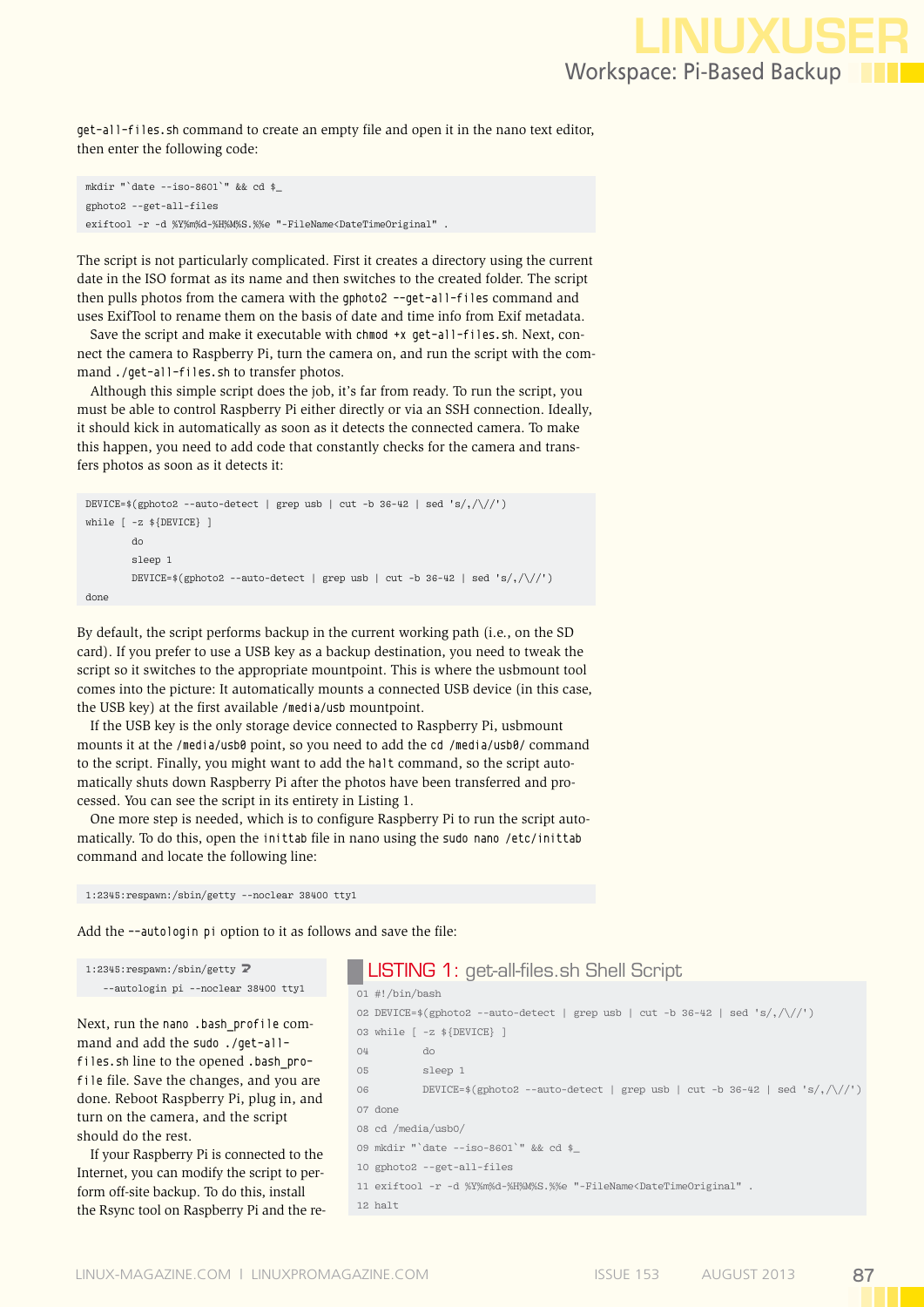

mote backup server. Next, you need to configure a passwordless SSH login for the remote server. On Raspberry Pi, run the following command to generate a key pair:

ssh-keygen ‑t dsa

Don't enter any password when prompted, and confirm the default choices by pressing the Enter key. Then, copy the generated public key to the remote server using the command below (replace <user> with the actual user name and <remotehost> with the IP address or domain name of the remote server):

ssh-copy-id -i .ssh/id\_dsa.pub <user>@<remotehost>

Finally, add the following command to the get-all-files.sh script:

rsync -avhe ssh --delete /<path/to/source/dir> <user>@<remotehost>:/<path/to/target/dir>

Don't forget to replace the placeholders with actual paths.

When running on its own, Raspberry Pi provides practically no feedback, so you might have trouble telling when the script is done. Of course, Raspberry Pi shuts down automatically after the backup has been performed, but figuring out whether the device is still running can be tricky. One way to solve this problem is to tweak the script, so it plays an MP3 file before issuing the halt command.

To add this functionality, you can install the mpg123 player with the sudo apt-qet install mpg123 command. Next, insert the mpg123 sound.mp3 line before the halt command in the get-all-files.sh script (replace sound.mp3 with the actual name of the sound file). Plug earphones or a speaker into Raspberry Pi's audio jack, and you should hear the sound before the system shuts down.

#### **Adding Some Hardware**

The backup solution described above does the trick, but it can be improved even fur-



ther. For example, you can add buttons to trigger the backup script and shut down Raspberry Pi, and you can install an LED for visual feedback. All of this is possible thanks to Raspberry Pi's GPIO pins, which can control a variety of inputs and outputs. For this project, you'll need a few additional components, including a breadboard, a handful of jumper wires (both malemale and female-male), two 10K resistors and a single 10-ohm resistor, two push buttons, and an LED.

Start by wiring the components as shown in Figure 1. Two separate circuits contain a pull-up 10K resistor and a push button connected to pins 17 and 23 and a circuit with a 68-ohm resistor and an LED connected to pin 25. Next, you can install the RPi.GPIO Python module using the sudo apt-get install python-dev python-rpi.gpio command. Before you start working on a Python script that reads GPIO inputs and performs the required actions, you should write a simple Bash shell script that does the actual backup:

#### #!/bin/bash

mkdir "`date ‑‑iso‑8601`" && cd \$\_ gphoto2 --get-all-files --filename exiftool -r -d %Y%m%d-%H%M%S.%%e "-FileName<DateTimeOriginal" .

Save the script under the get-all-files.sh name. Now you can use the code in Listing 2 to create a Python script that does several things. First, it initializes pins 17 and 23 for input and pin 25 for output; then, it enables pin 25, thus turning on the LED (this indicates that the script is running and ready to accept **Figure 1: Wiring diagram.** The script then waits for input on pins 17 and 23.